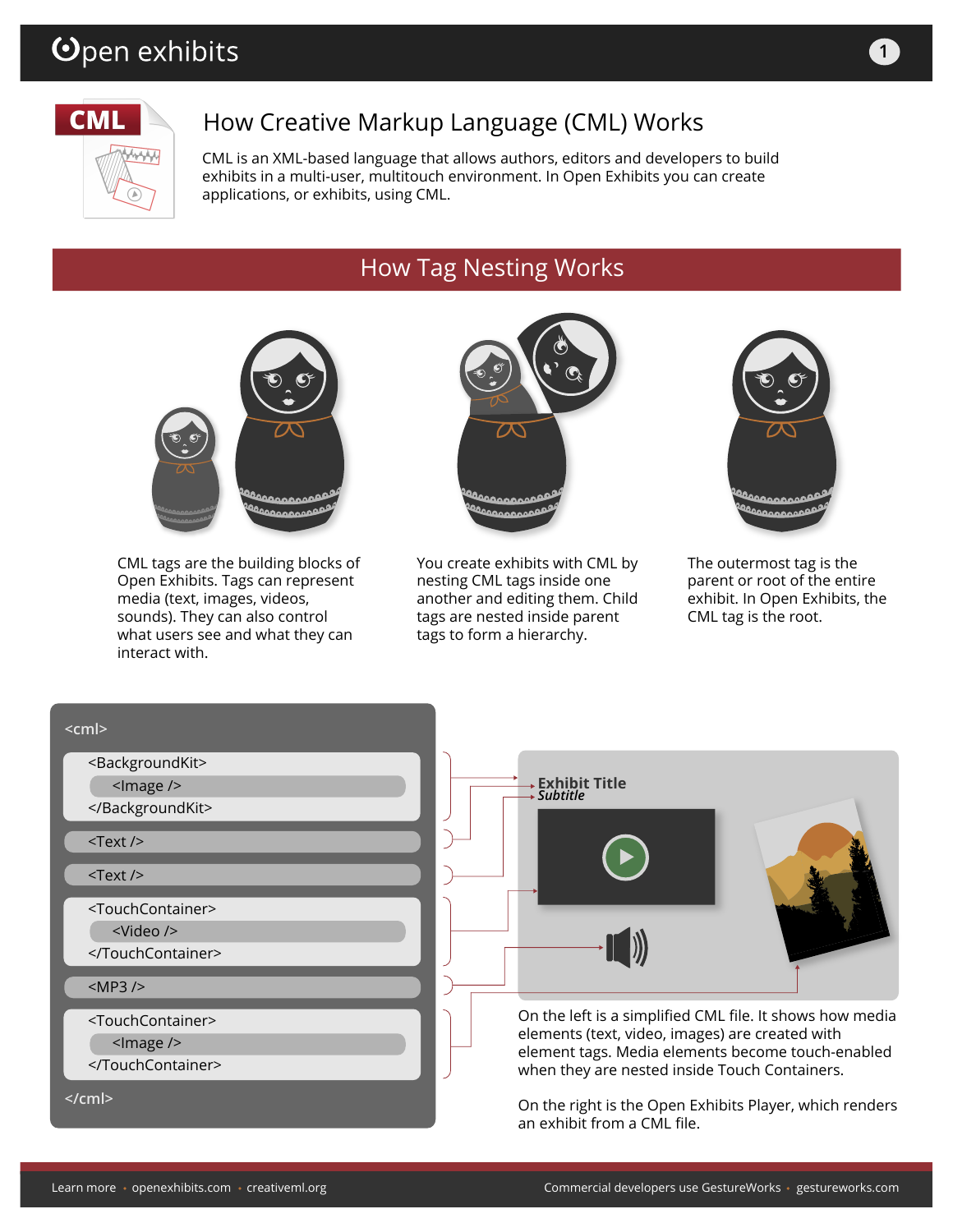# CML Tag Structure



Tags are contained in angle brackets. A left bracket (<) opens a tag and a backslash followed by a right bracket (/>) closes it. Some tags, like the one above, terminate on a single line while others span multiple lines. Tags are customized by adding and editing attributes.

Attributes determine what content is displayed and how it is styled. They are made up of name/value pairs. If the tag spans multiple lines, they are always included in the opening tag. The tag above includes two attributes: "class" links to styles defined in a Cascading Style Sheet; "src" specifies the file name of the image that is displayed.

### Types of CML Tags

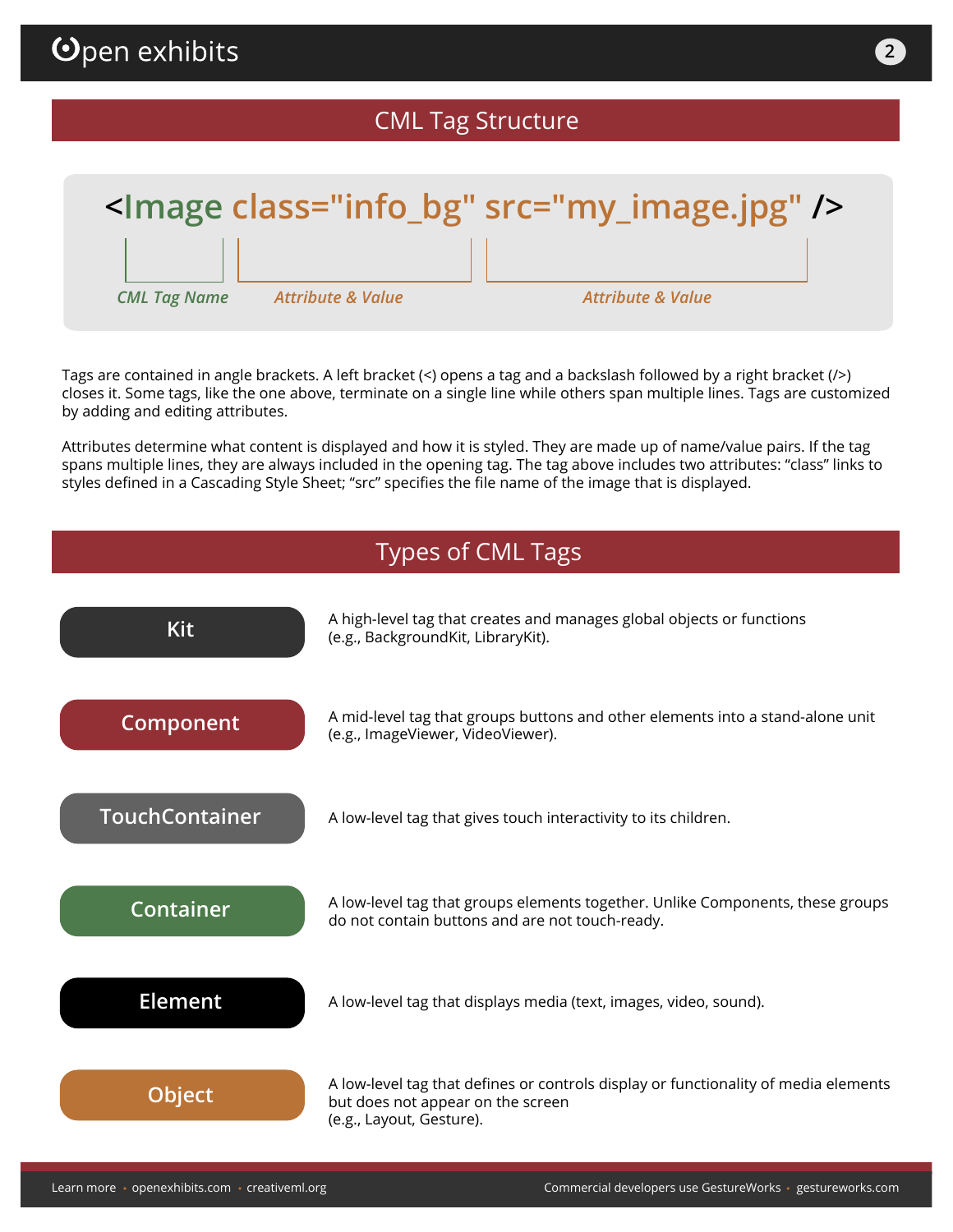# $\mathbf{\Theta}$ pen exhibits

# Root CML Attributes

**css (text)** Specifies a CSS file path

### **relativePaths (true/false)**

Indicates whether file paths are relative to the main CML document

### **simulator (true/false)**

Turns on the built-in simulator so you can test your application with a mouse on a non-touch enabled device

#### **tuio (true/false)**

Specifies whether the touch input data is TUIO

### *For the complete list of tag attributes visit:*

### *www.creativeml.org*



# Common Tag Attributes

# Content & Control

#### **class (text)**

Specifies one or more CSS class names for a tag

**id (text)**

Specifies a unique id for a tag

### **layout (text)**

Determines which layout is applied to the children of a container (e.g., Random, Grid, Fan, List)

#### **name (text)**

Specifies a unique name for a tag (alternative to id)

### **ref (text)**

Defines a reference to another tag or element

#### **src (text)**

Specifies the path to an external file (e.g., my\_image.jpg for the ImageElement)

#### **text (text)**

Text to be displayed by the element

## **Display**

### **alpha (number)**

Specifies the opacity or transparency of the media element, value between 0-1

### **height (number)**

Specifies the height of media element, in pixels

#### **width (number)**

Specifies the width of the media element, in pixels

#### **rotation (number)**

Specifies the rotation of the media element, in degrees, from its original orientation

#### **scale (number)**

Specifies the size of the media element, value between 0-1

#### **visible (true/false)**

Specifies whether the media element is visible or hidden

#### **x (number)**

Specifies the position of the media element on the x-axis relative to the parent tag

#### **y (number)**

Specifies the position of the media element on the y-axis relative to the parent tag